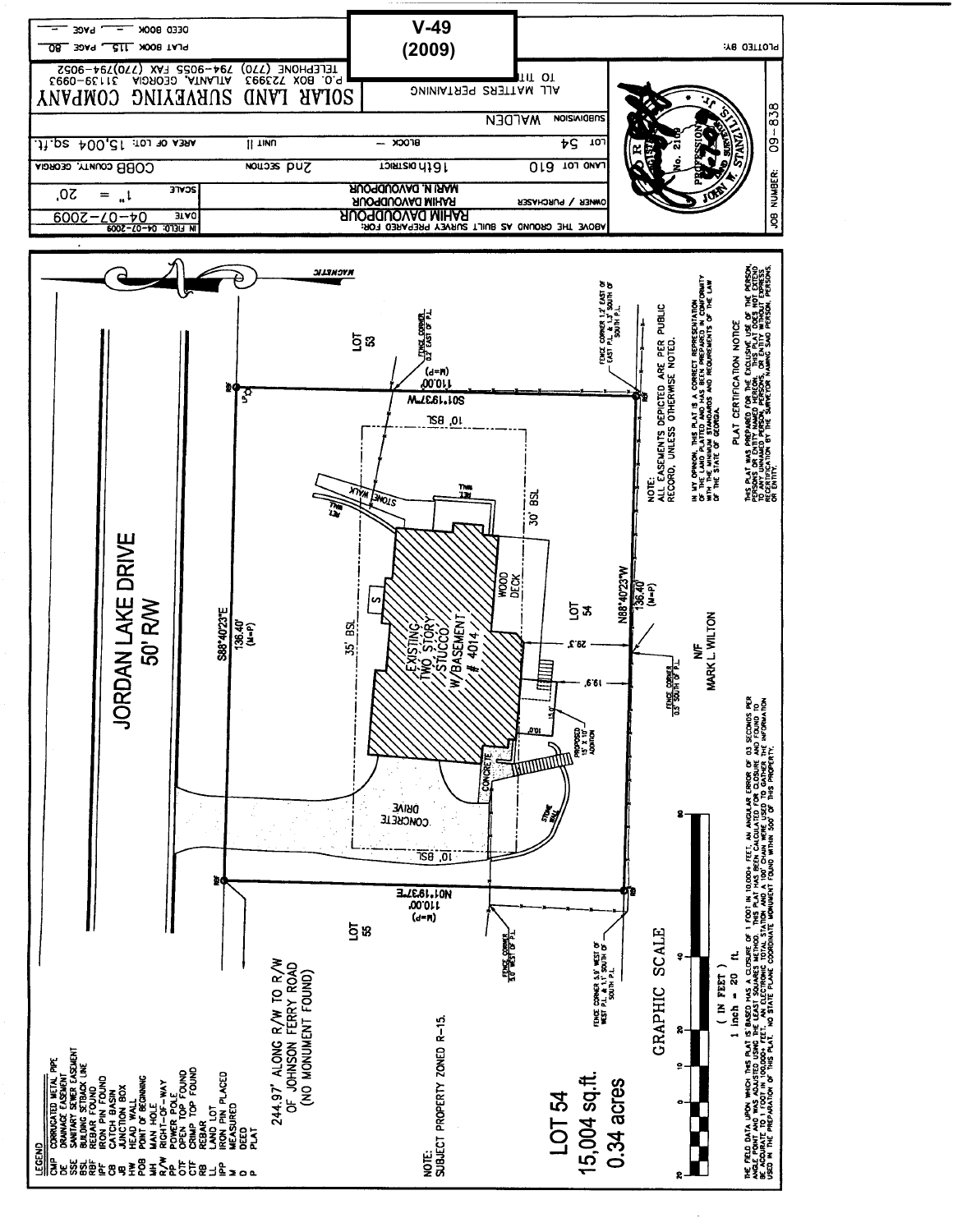| <b>PETITION NO.:</b>                                                                               | V-49                                                   |  |  |
|----------------------------------------------------------------------------------------------------|--------------------------------------------------------|--|--|
| <b>DATE OF HEARING:</b>                                                                            | $06-10-09$                                             |  |  |
| <b>PRESENT ZONING:</b>                                                                             | $R-15$                                                 |  |  |
| <b>LAND LOT(S):</b>                                                                                | 610                                                    |  |  |
| <b>DISTRICT:</b>                                                                                   | 16                                                     |  |  |
| <b>SIZE OF TRACT:</b>                                                                              | $.34$ acre                                             |  |  |
| <b>COMMISSION DISTRICT:</b>                                                                        | 3                                                      |  |  |
| <b>TYPE OF VARIANCE:</b><br>Waive the rear setback from the required 30 feet to 19 feet on lot 54. |                                                        |  |  |
|                                                                                                    | <b>PROPERTY LOCATION:</b> Located on the south side of |  |  |

## **COMMENTS**

**TRAFFIC:** This request will not have an adverse impact on traffic.

**DEVELOPMENT & INSPECTIONS:** If this variance request is approved, a plat revision must be recorded reflecting the conditions of the variance. The surveyor must submit the revised subdivision plat to the Site Plan Review Section, Community Development Agency for review and approval prior to recording. Call 770-528-2147.

**STORMWATER MANAGEMENT:** No significant stormwater management impacts anticipated.

**HISTORIC PRESERVATION:** After examining Civil War trench maps, Cobb County historic property surveys, county maps, and various other resources, staff has no comments regarding the impact or treatment of historic and/or archaeological resources.

**CEMETERY PRESERVATION:** There is no significant impact on the cemetery site listed in the Cobb County Cemetery Preservation Commission's Inventory Listing which is located in this, or adjacent land lot.

**WATER:** No conflict.

**SEWER:** No conflict.

**OPPOSITION: NO. OPPOSED PETITION NO. SPOKESMAN** 

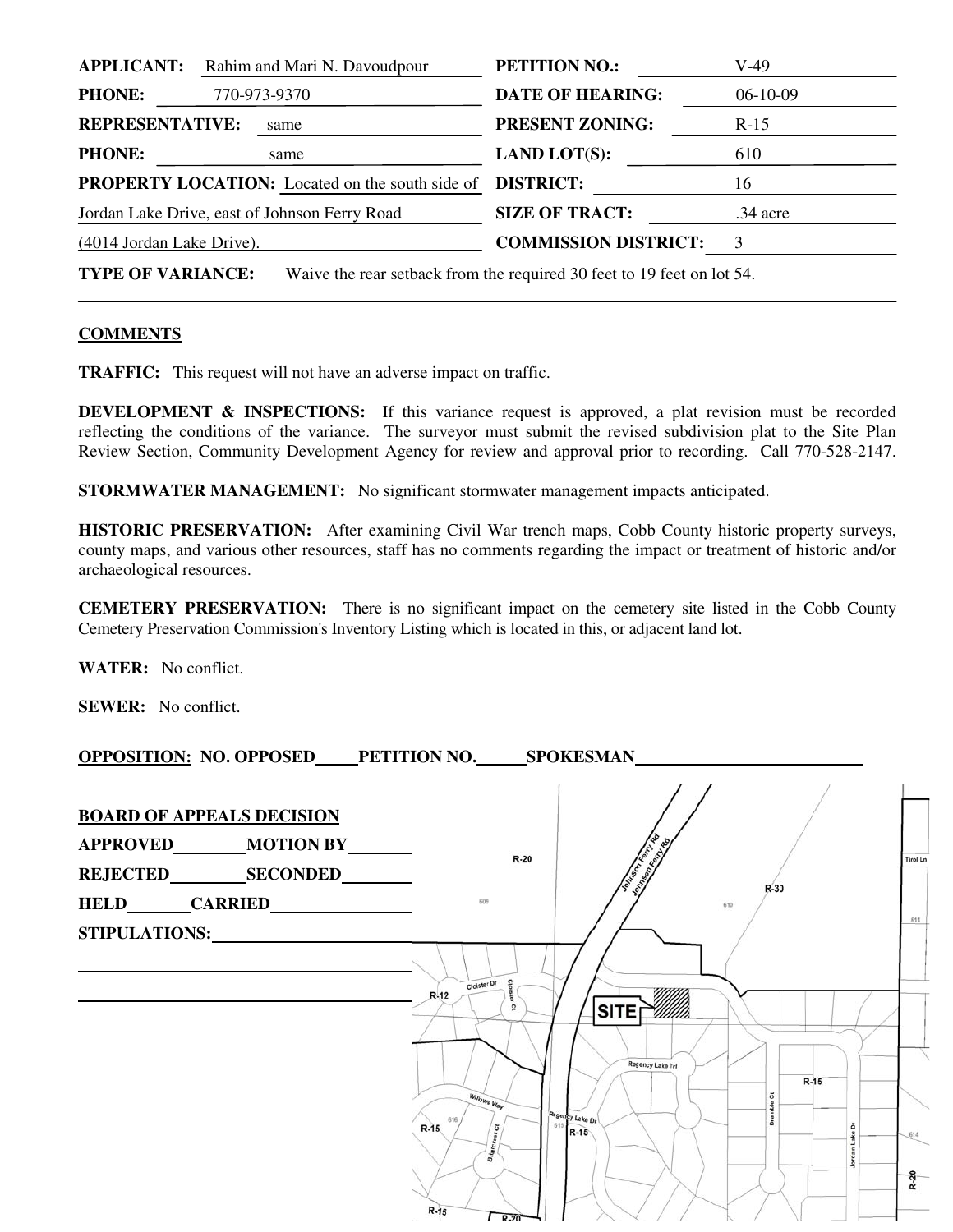**V-49**

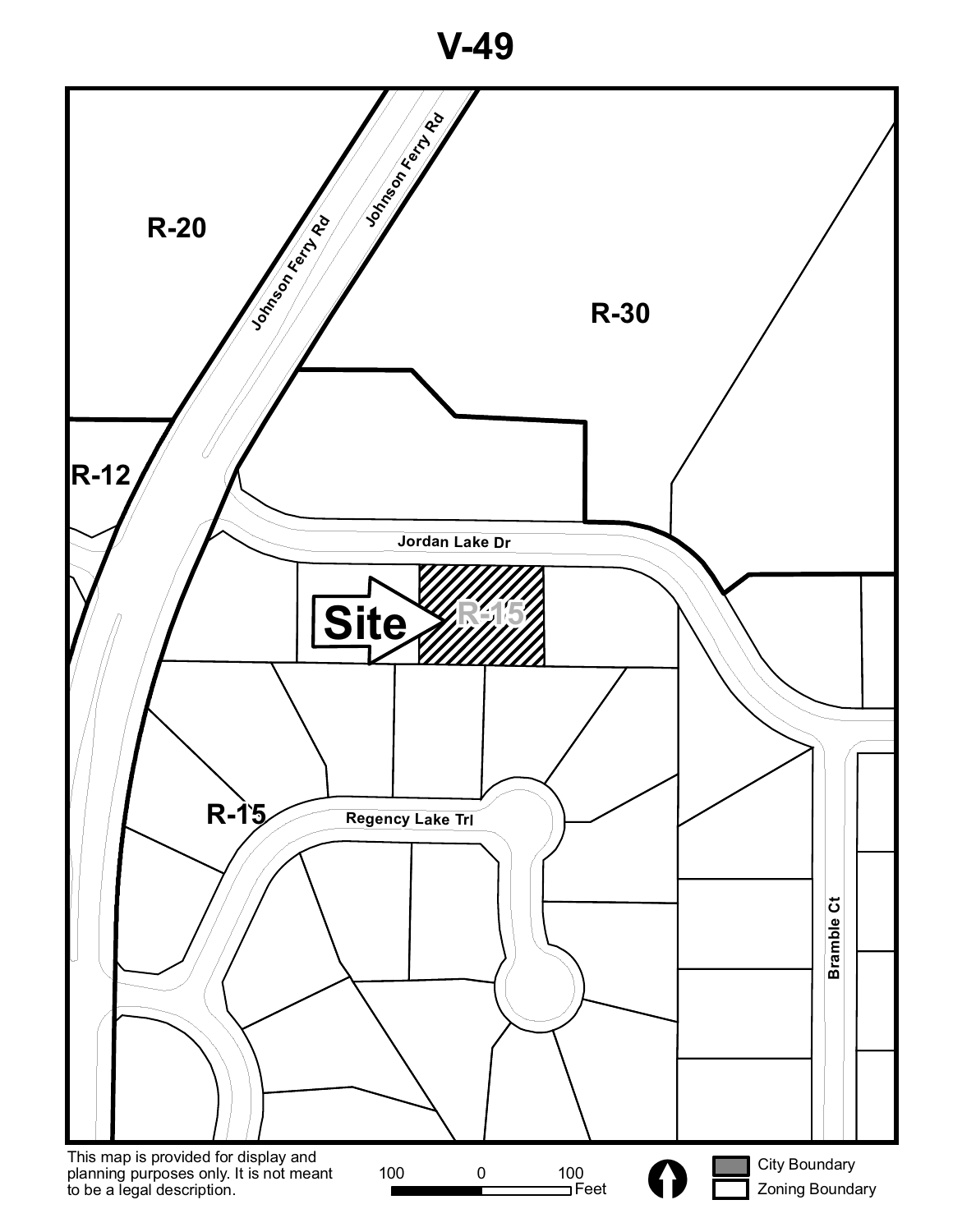## **Application for Variance Cobb County** Application No.  $V-\frac{V-49}{6-10-09}$ (type or print clearly) Applicant Rahim EMARI DNOWOPOUR Business Phone Home Phone 770-973-9370 Address 4014 Jordan Lake Dr. Marietto, Gr 30062 Rahim Davoudpour (representative's name, printed)  $n_{\mathcal{L}}$ Business Phone Cell Phone  $770 - 402 - 0809$ (representative's signature Signed, sealed and delivered in presence of: 12,2011 My commission expires: Notary Public Titleholder Rahim & Han Davouch our Business Phone Home Phone 770-973-9370 Signature Rum 4014 Jordun Lake Dr. Marath, GA 3062 Hans Hardwight Handle Hardwight (1) Address: (street, city, state and zip code) Signed sealed and delivered in presence of:  $O11$ MMssac My commission expires: Notary Public

|                   | Present Zoning of Property $K/S$                                                                                                                                                                                                                                                                                                                                                                                                                                                                                                                                                                                                               |                                                                                                                                                                                                                                                                                                             |  |          |  |
|-------------------|------------------------------------------------------------------------------------------------------------------------------------------------------------------------------------------------------------------------------------------------------------------------------------------------------------------------------------------------------------------------------------------------------------------------------------------------------------------------------------------------------------------------------------------------------------------------------------------------------------------------------------------------|-------------------------------------------------------------------------------------------------------------------------------------------------------------------------------------------------------------------------------------------------------------------------------------------------------------|--|----------|--|
|                   | Location 4014 Jordan Locke Dr. Off of Johnson Ferry Rd . mile to Postcak Tritt                                                                                                                                                                                                                                                                                                                                                                                                                                                                                                                                                                 |                                                                                                                                                                                                                                                                                                             |  |          |  |
|                   |                                                                                                                                                                                                                                                                                                                                                                                                                                                                                                                                                                                                                                                | (street address, if applicable; nearest intersection, etc.)                                                                                                                                                                                                                                                 |  |          |  |
| Land Lot(s) $600$ |                                                                                                                                                                                                                                                                                                                                                                                                                                                                                                                                                                                                                                                | District $\left\lfloor \frac{\ell}{2} \right\rfloor$ Size of Tract $\left\lfloor \frac{\ell}{3} \right\rfloor$                                                                                                                                                                                              |  | Arcre(s) |  |
|                   | Please select the extraordinary and exceptional condition(s) to the piece of property in question.<br>condition(s) must be peculiar to the piece of property involved.                                                                                                                                                                                                                                                                                                                                                                                                                                                                         |                                                                                                                                                                                                                                                                                                             |  | The      |  |
|                   | Size of Property 136 w 110'D Shape of Property Recture fropography of Property Centle SlopeOther                                                                                                                                                                                                                                                                                                                                                                                                                                                                                                                                               |                                                                                                                                                                                                                                                                                                             |  |          |  |
|                   | The Cobb County Zoning Ordinance Section 134-94 states that the Cobb County Board of Zoning Appeals must<br>determine that applying the terms of the Zoning Ordinance without the variance would create an unnecessary<br>hardship. Please state what hardship would be created by following the normal terms of the ordinance.<br>We need to extend our setting area on the First Floor (Not basement or Ind Floor<br>Where we can watch our grand children while then parants are at<br>Work. This extunsion will provide room for The Kids to Play and Can be<br>Watched From The Kitchen Renetrates through the 30' rear building set back |                                                                                                                                                                                                                                                                                                             |  |          |  |
|                   |                                                                                                                                                                                                                                                                                                                                                                                                                                                                                                                                                                                                                                                | $\mathbf{1}$ , $\mathbf{1}$ , $\mathbf{1}$ , $\mathbf{1}$ , $\mathbf{1}$ , $\mathbf{1}$ , $\mathbf{1}$ , $\mathbf{1}$ , $\mathbf{1}$ , $\mathbf{1}$ , $\mathbf{1}$ , $\mathbf{1}$ , $\mathbf{1}$ , $\mathbf{1}$ , $\mathbf{1}$ , $\mathbf{1}$ , $\mathbf{1}$ , $\mathbf{1}$ , $\mathbf{1}$ , $\mathbf{1}$ , |  |          |  |

 $R15$ 

List type of variance requested: Peolive rear buiding lime fram 30 <del>fo 25th.</del> is attached.  $EnAib + 'A'$  $s_{c,c}$